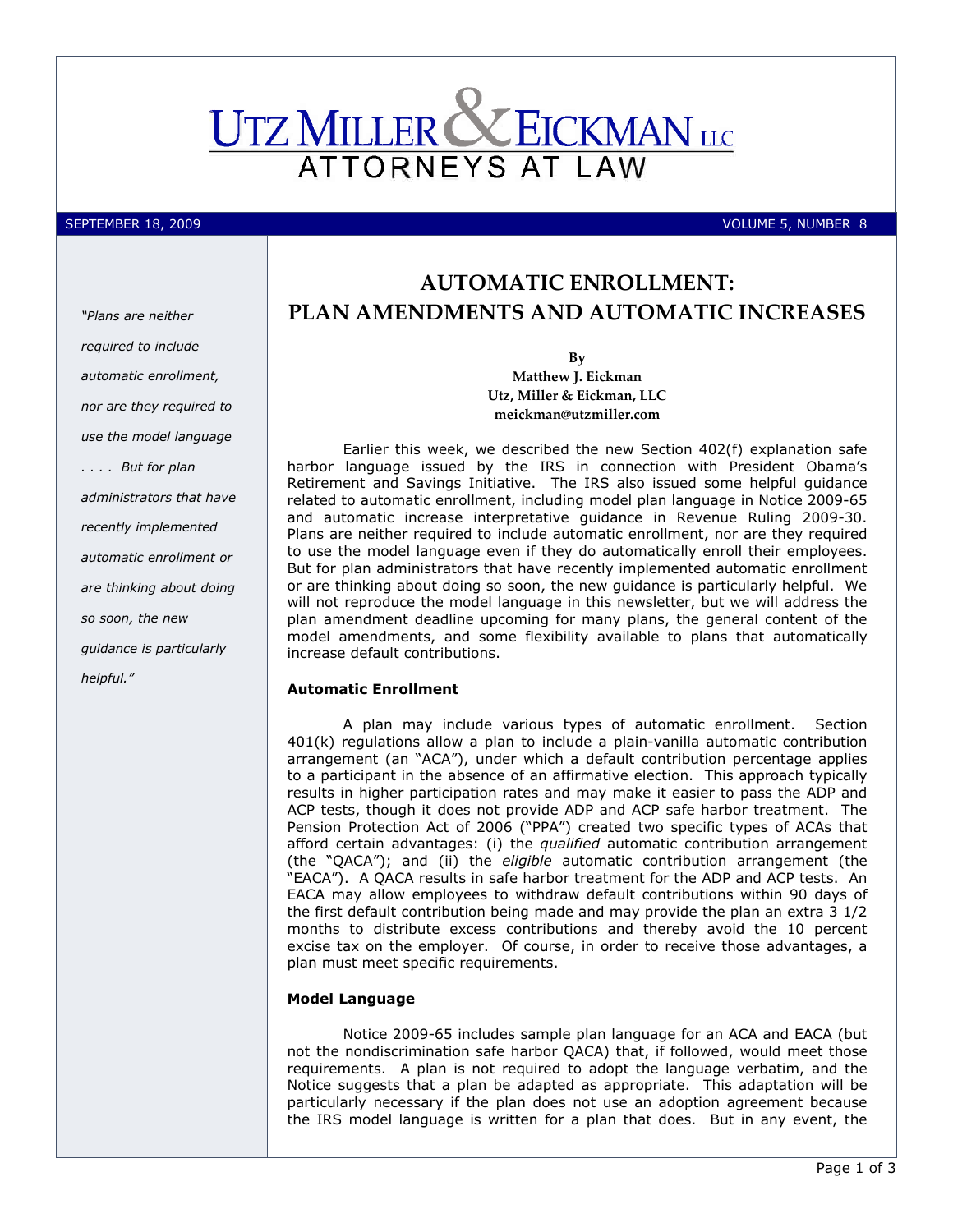"Regardless of whether a plan uses the model language, the plan must be timely amended if it is to include an ACA or EACA (or a QACA, for that matter)."

Utz, Miller & Eickman, LLC 7285 West 132nd St. Suite 320 Overland Park, KS 66213

Phone: 913.685.0970 Fax: 913.685.1281

Matthew J. Eickman meickman@utzmiller.com Phone: 913.685.0749 Fax: 913.685.1281

Eric N. Miller emiller@utzmiller.com Phone: 913.685.8150 Fax: 913.685.1281

John L. Utz jutz@utzmiller.com Phone: 913.685.7978 Fax: 913.685.1281

#### www.utzmiller.com

The information in this newsletter is of a general nature only and does not constitute legal advice.

Consult your attorney for advice appropriate to your circumstances.

model language will allow for a more efficient plan amendment process and greater confidence in the adopted language. And if it is added to a pre-approved plan, the amendment will not impact the plan's status as a master and prototype or volume submitter plan, or its reliance on an opinion, advisory, or determination letter.

Amendment and Notice Deadline. Regardless of whether a plan uses the model language, the plan must be timely amended if it is to include an ACA or EACA (or a QACA, for that matter). The deadline is the later of: (i) end of the plan year in which the amendment is effective; or (ii) if applicable, the PPA amendment deadline, which, for non-governmental plans, is the last day of the first plan year beginning on or after January 1, 2009. Practically, for a calendar year non-governmental plan that has already implemented an ACA, EACA, or QACA, this results in a December 31, 2009 deadline. Note that, in addition to planning ahead for timely plan amendments, a plan administrator must give timely notice before the amendment becomes effective. Thus, a plan administrator wishing to add a type of automatic enrollment as of January 1, 2010, must give notice in 2009 – most likely no later than December 1, 2009.

Model ACA Language. The model ACA language prescribes for an initial default contribution percentage in the absence of an election. It allows for annual, automatic escalation of the default percentage, which may occur as the first pay period of a plan year or as of some other specified date of each plan year. Under the model language, the plan administrator may elect whether the ACA will cover all participants, only all participants without affirmative elections, or only participants without affirmative elections who become participants on or after a particular effective date. Finally, the model language requires that notice be provided 30 to 90 days before the beginning of a plan year to each covered employee. That notice must include specific information, such as the amount of the default election, the right to elect not to make a contribution, and how a default contribution will be invested. Regulations do not specifically impose the 30-to-90 day advance notice window, but this is an example of an opportunity to rely on model language for comfort.

Model EACA Language. The EACA model language includes much of the ACA model language, as well as additional provisions. For example, it requires that the automatic contributions be made on a uniform basis to all covered employees, subject to limited exceptions. It also provides covered employees the right to withdraw default contributions within 90 days after the first contribution is made. A plan administrator has the option whether to include that rule, allow a shorter withdrawal period, or exclude the provision altogether. The model language clarifies that any matching contributions associated with those withdrawn contributions will be forfeited. Finally, if the plan administrator elects to cover all plan participants, the plan has six months (not  $2\frac{1}{2}$ ) after the end of a plan year to distribute excess contributions and thereby avoid the 10 percent excise tax on the employer.

### Automatic Increases

In Revenue Ruling 2009-30, the IRS clarifies certain ways in which plans with an ACA, EACA, or QACA may automatically increase default contributions on an annual basis. It does so by blessing the automatic increase schemes in one hypothetical plan that includes an ACA and another plan that includes an EACA and a QACA. The descriptions below focus only on the automatic increase issues highlighted by the Revenue Ruling.

ACA. The hypothetical employer maintaining the plan with an ACA usually provides its employees an annual pay increase effective as of the first pay period beginning on or after his or her employment anniversary. Absent an affirmative election, the plan applies a default contribution percentage of four percent of